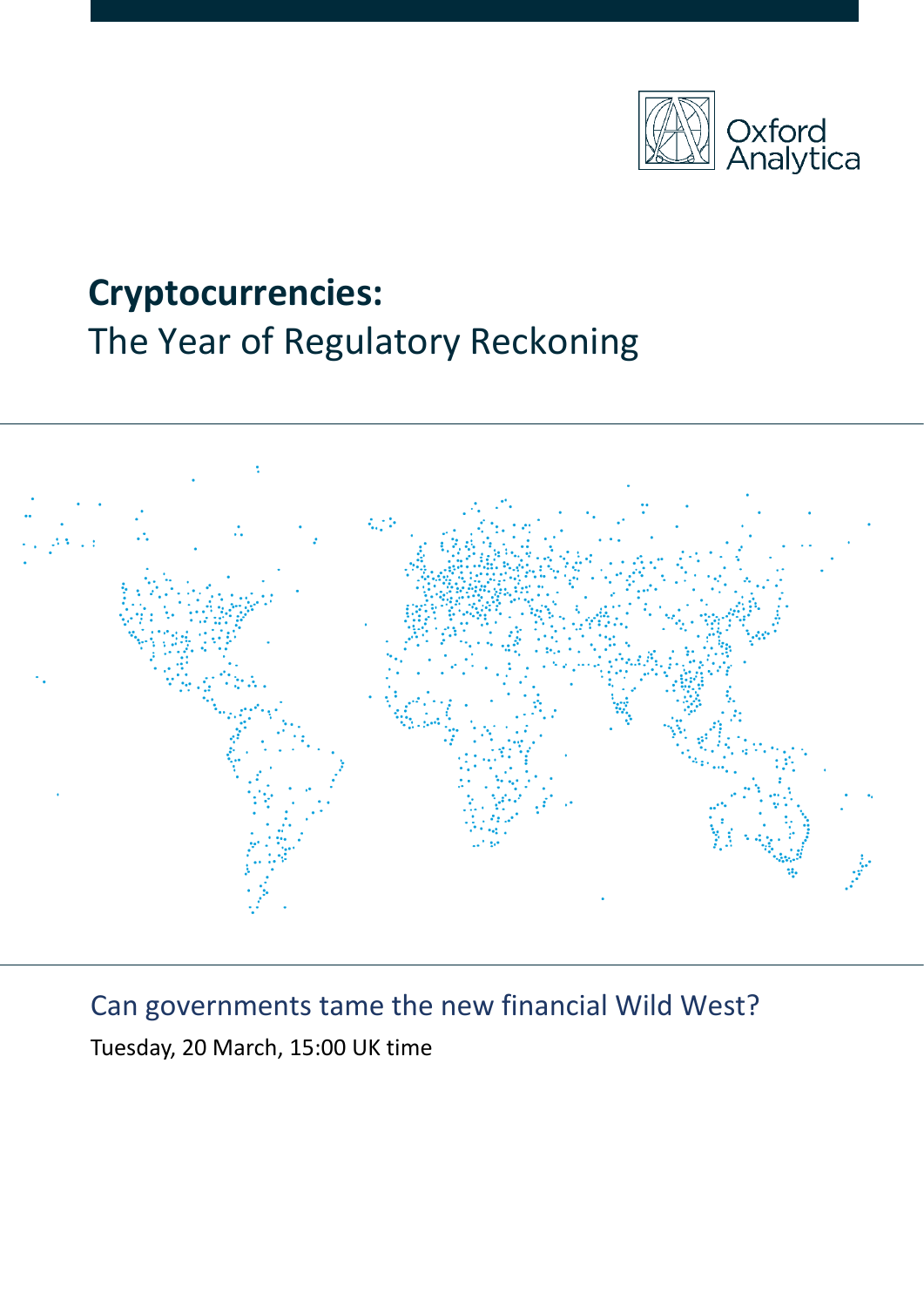## Cryptocurrencies: The Year of Regulatory Reckoning

#### **Can governments tame the new financial Wild West?**

Governments around the world are conflicted by cryptocurrencies.

- Some are welcoming, seeing the potential benefits of the underlying blockchain technology to their economies and not wishing to stifle innovation in fintech.
- Others are cautious about the threat posed to their fiat currencies and control of monetary policy and what they see as an anonymous conduit for money-laundering and financing terrorism and crime.
- Others, still, are antagonistic towards a development they believe to be fraught with dubious investments and frauds, a view captured by Agustin Carstens, head of the Bank for International Settlements (BIS), who described the most widely used cryptocurrency, bitcoin, as "a bubble, a Ponzi scheme and an environmental disaster".

Yet expanding institutional and retail participation in cryptocurrency markets, the billions of dollars raised by initial coin offerings (ICOs) and the adoption of cryptocurrencies by Russia and Venezuela to circumvent international financial sanctions are forcing governments to define policy. G20 finance ministers and central bankers will be tackling how to do that in an internationally coordinated way at their summit in Buenos Aires on March 19-20.

Among their challenges:

- How can cryptocurrencies be regulated so they do not pose a systemic threat to financial systems, and yet the regulation does not supress innovation?
- How can consumer financial protections be extended to cryptocurrencies and retail fintech products and services?
- What measures are necessary to ensure that cryptocurrencies and blockchains are not vulnerable to cyber attack?
- How can traditional banks be integrated with the emerging fintech technologies, or will they be disintermediated?

Share your thoughts on the above and put your questions on anything else that concerns or excites you about cryptocurrencies, blockchains and fintech to three of Oxford Analytica's senior advisors in our special conference call on Tuesday, March 20, 15.00 GMT, 11.00 EDT.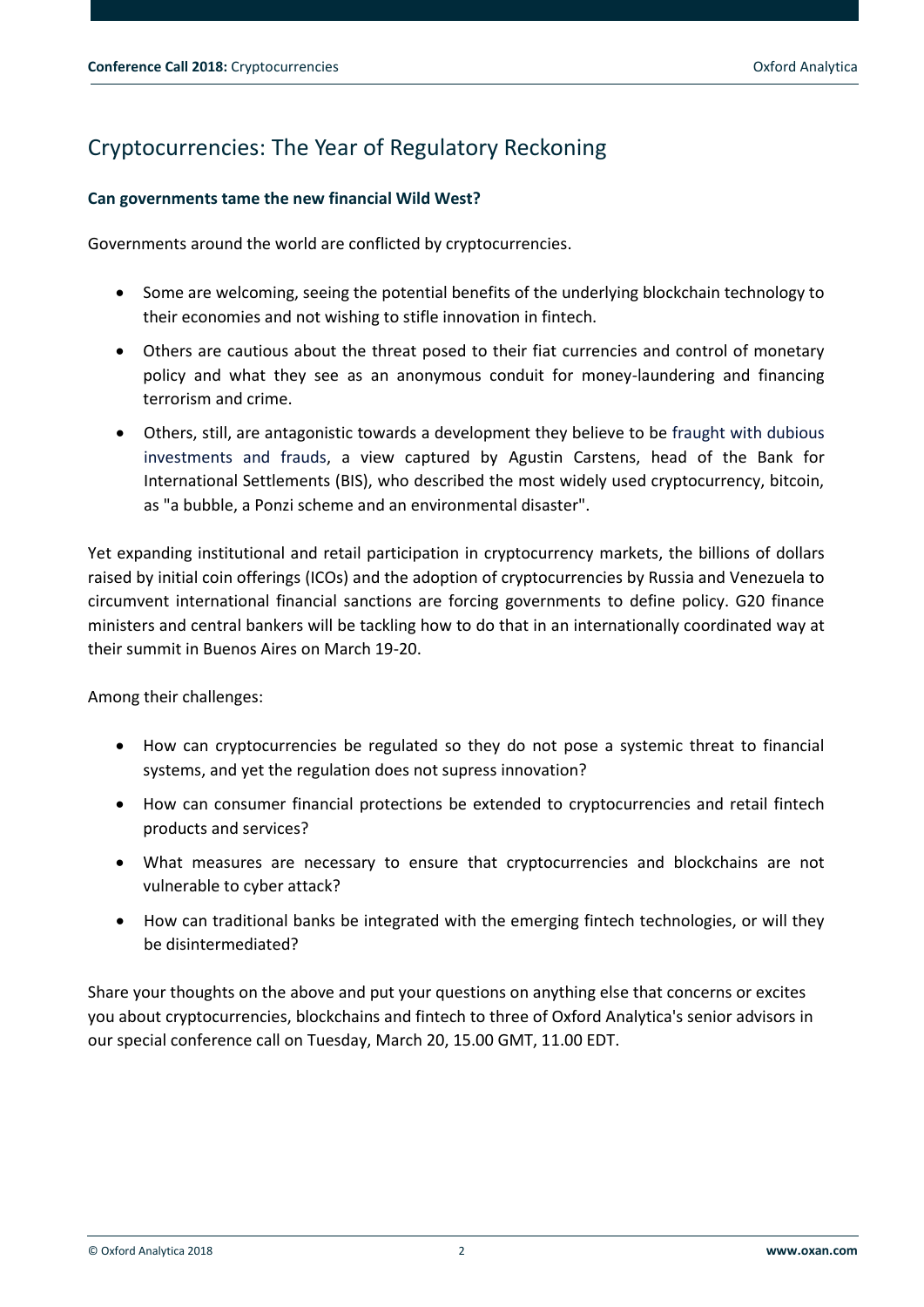## **Chair**

#### **Paul Maidment, Director of Analysis and Managing Editor, Oxford Analytica**

Paul Maidment joined Oxford Analytica in December 2014 as the Director of Analysis and Managing Editor of the Oxford Analytica Daily Brief.

He is an award-winning journalist who founded the New York-based digital editorial consultancy Bystander Media in 2010. A pioneer in combining digital and print journalism, he was previously Editor of [Forbes.com](http://forbes.com/) and Executive Editor of Forbes, transforming a magazine website into the leading online destination for business, finance and up-scale lifestyle. Before joining Forbes in 2001, Paul was the founding Editor of the Financial Times' award-winning web site [FT.com](http://ft.com/) and Assistant Editor of the newspaper. His early career as an editor and foreign correspondent encompassed The Economist, the Asian Wall Street Journal and the BBC in the U.K. the U.S. and Asia — a depth of journalistic experience and breadth of media that gives him a unique perspective on the changes transforming publishing and the world economy. Paul was inducted into the Digital Hall of Fame in New York in 2010.

### **Panellists**

#### **Etienne Brunet, Investment Executive and Venture Capital Associate, Illuminate Financial**

Since co-writing in December 2015 one of the most detailed studies on the blockchain sector, Etienne Brunet has been involved in the blockchain ecosystem building relationships among different market participants ranging from startups, technology companies, and financial institutions. Etienne is regarded as a reference person in the blockchain ecosystem by technology presses, including Business Insider, Wired – outlets that frequently interview him. His published articles have attracted on average 100,000 views per month.

With a Finance background coupled with a practitioner lens, Etienne aims to help the Centre to generate new policy-relevant knowledge on the social and political impact of blockchain technology. Through his work he seeks to build bridges between academic research and financial practitioners. He provides guidance for policymakers and regulators addressing questions such as token issuance and specific use cases for virtual currencies.

Etienne holds an MSc in Business and Administration with a major in Finance from the Stockholm School of Economics. He also spent time at the University of St. Gallen. His thesis received the highest market mark for its analysis of the role of domestic and foreign venture capital in successful Nordic firms. He holds a BSc in Business and Administration from the University of Paris, Pantheon Sorbonne and was awarded a full scholarship to study at Rutgers Business School. Etienne is currently an investment professional at the venture capital firm Illuminate Financial, based in London.